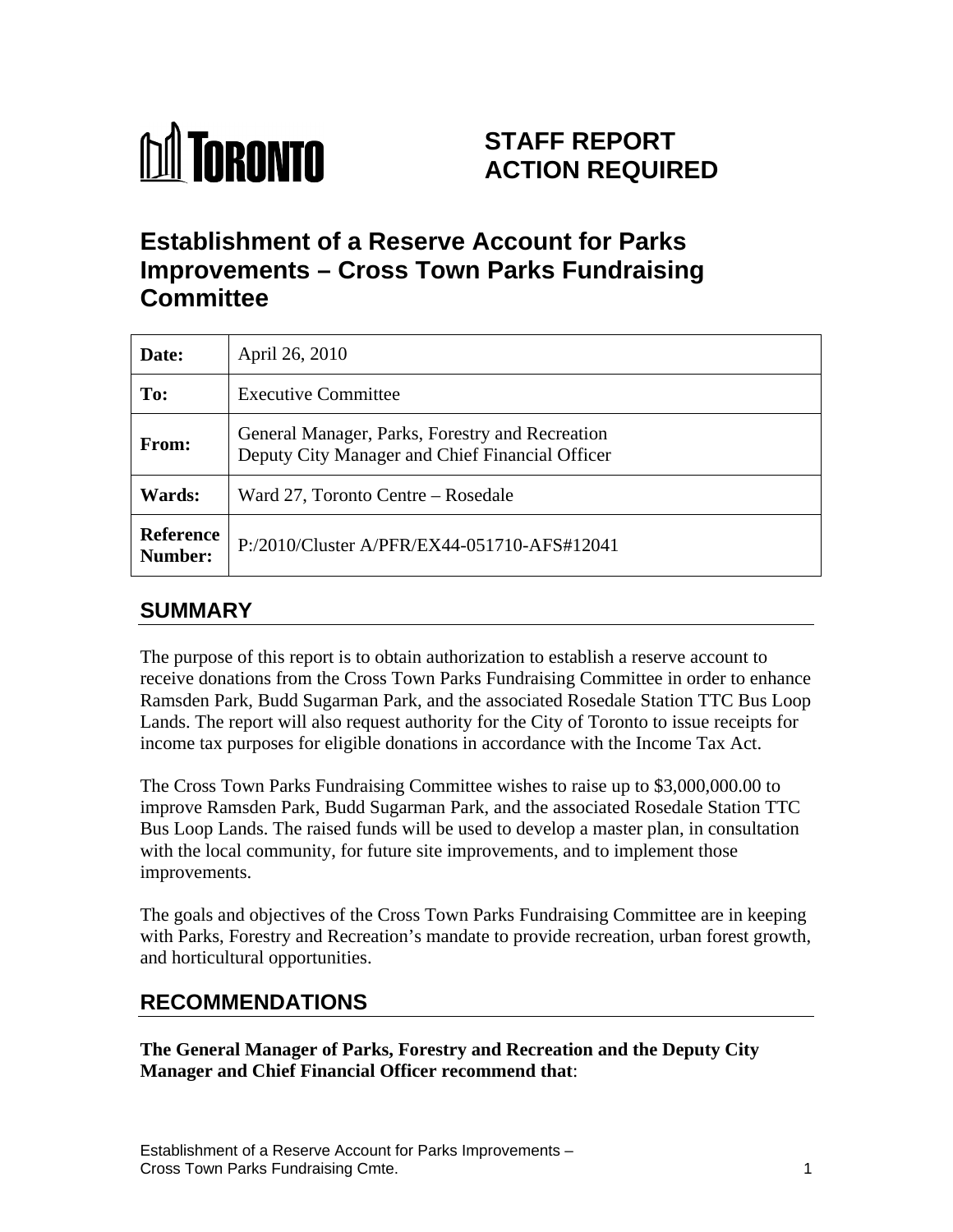- 1. the Deputy City Manager and Chief Financial Officer be authorized to establish a reserve account called the "Cross Town Parks Reserve" for receiving cash donations from the Cross Town Parks Fundraising Committee in order to enhance Ramsden Park, Budd Sugarman Park, and the associated Rosedale Station TTC Bus Loop Lands;
- 2. *Municipal Code, Chapter 227* [Reserves and Reserve Funds] be amended by adding the "Cross Town Parks Reserve" to Schedule 5 – Donations Reserves;
- 3. all donations received by the Cross Town Parks Fundraising Committee and by the City for the Cross Town Parks Reserve Account be held separately in the Cross Town Parks Reserve designated for this purpose, and receipts for income tax purposes be issued by the City of Toronto to donors for eligible donations in accordance with the Income Tax Act and City policy in this regard;
- 4. authority be granted to Parks, Forestry and Recreation to enter into an agreement, if necessary, with the Cross Town Parks Fundraising Committee to allow the Cross Town Parks Fundraising Committee to fundraise on behalf of the City of Toronto for enhancements in Ramsden and Budd Sugarman Parks and associated Rosedale Station TTC Bus Loop Lands, in a form and content satisfactory to the General Manager, Parks, Forestry and Recreation and the City Solicitor; and
- 5. the appropriate City officials be authorized and directed to take the necessary action to give effect thereto; and that leave be granted for the introduction of any necessary bills in Council to give effect thereto.

#### **Financial Impact**

This report recommends the creation of a Reserve to support fundraising for the improvements to Ramsden and Budd Sugarman Parks, and associated Rosedale Station TTC Bus Loop Lands. The fundraising target for this Reserve is \$3,000,000.00 to be used entirely at the above-noted locations.<br>Once fundraising and the master plan are complete, Parks, Forestry and Recreation's 10-

year capital plan and 5-year operating plan will be adjusted accordingly to identify the projects that are ready to move forward. Operating impacts of these projects will be specified at that time.<br>The Deputy City Manager and Chief Financial Officer has reviewed this report and

agrees with the financial impact information.

### **ISSUE BACKGROUND**

Cross Town Parks Committee is comprised of volunteers who are dedicated to raising funds to be used for implementing parkland improvements at Ramsden Park (fronting Yonge Street), Budd Sugarman Park, and the associated Rosedale Station TTC Bus Loop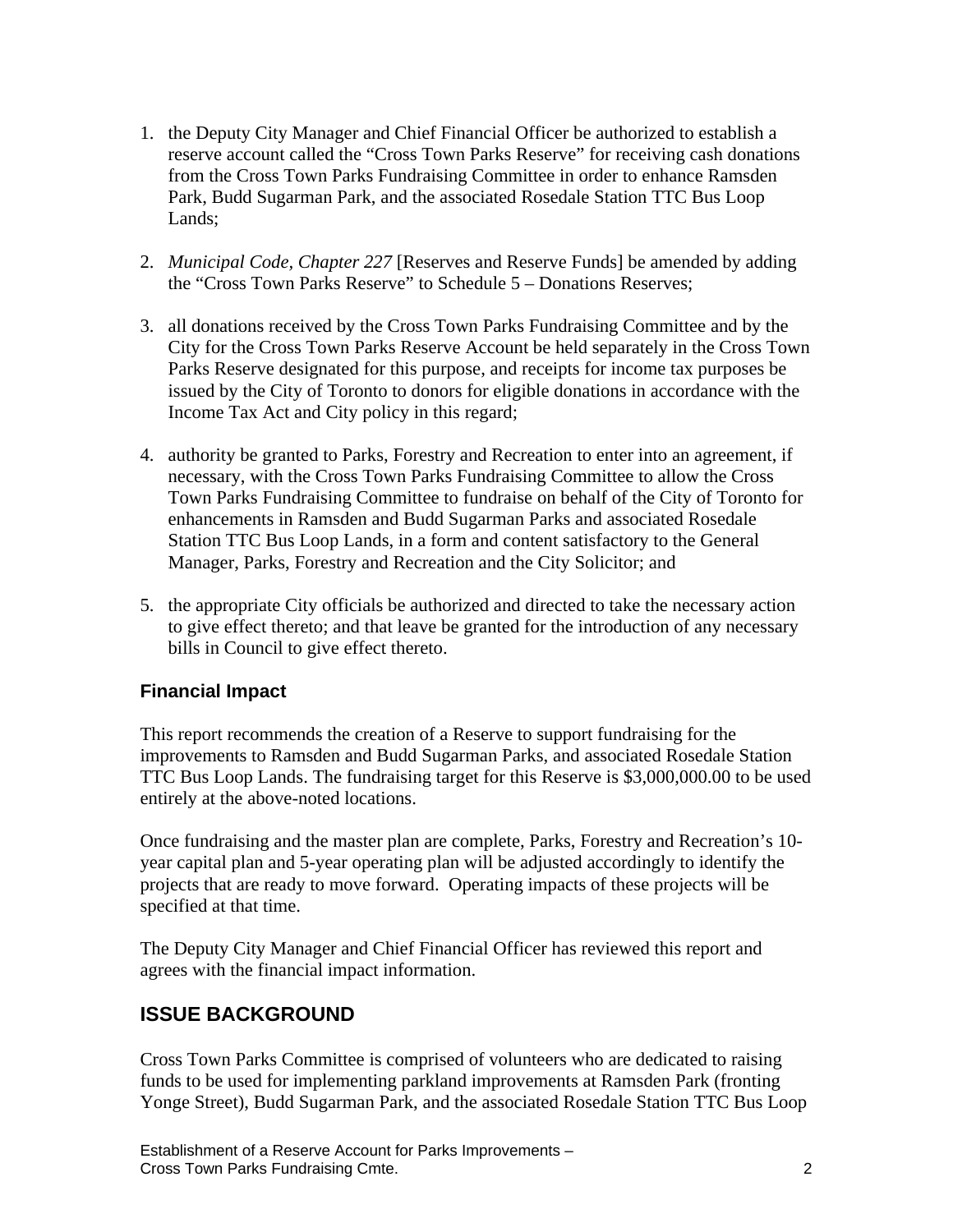Lands. Since 2007, The Cross Town Parks Committee have had discussions with Parks, Forestry and Recreation (PF&R) and the TTC regarding the feasibility of planning and implementing parkland improvements to increase the sites' recreational value, cultural value, and environmental sustainability.

In March of 2010 representatives from the Cross Town Parks Fundraising Committee formally approached the office of local Councillor for Ward 27, Toronto Centre- Rosedale, and PF&R to request assistance in identifying the means to plan, design, and implement site improvements, and to contribute funds raised through the community for this effort. The group plans to start fundraising in 2010. Once fundraising has generated a sufficient amount to support the master plan, PF&R will adjust its Capital Plan to suit.

The Parks Branch of PF&R is in support of the proposed fundraising initiative, and is prepared to work with the committee to plan, design and implement site improvements at Ramsden Park, Budd Sugarman Park, and the associated Rosedale Station TTC Bus Loop Lands.

## **COMMENTS**

The preliminary investigation into the feasibility of implementing site improvements to Ramsden Park, Budd Sugarman Park, and the associated Rosedale Station TTC Bus Loop Lands, estimates an approximate fundraising target of \$3,000,000.00.

It is being recommended that the Cross Town Parks Fundraising Committee be authorized to raise the necessary funds on the City's behalf. Therefore, it is necessary to establish a donation reserve to hold the funds until such time as the PF&R Capital Budget can be adjusted. Such a reserve would be called the Cross Town Parks Reserve and would have the following criteria:

- (a) Statement of Purpose: to receive cash donations toward the enhancement of Ramsden Park, Budd Sugarman Park, and the associated Rosedale Station TTC Bus Loop Lands.
- (b) Service Area or Beneficiary of the Program: PF&R shall have primary responsibility for the reserve account.
- (c) Contribution Policy: Funds from donors will be deposited as received in the reserve and the City will provide income tax receipts to all donors pursuant to City policies.
- (d) Withdrawal Policy:

Funds will be withdrawn as part of the normal capital budget process (allocation to projects) for the purposes of the enhancement of Ramsden Park, Budd Sugarman Park, and the associated Rosedale Station TTC Bus Loop Lands. Capital enhancements may include but are not limited to: